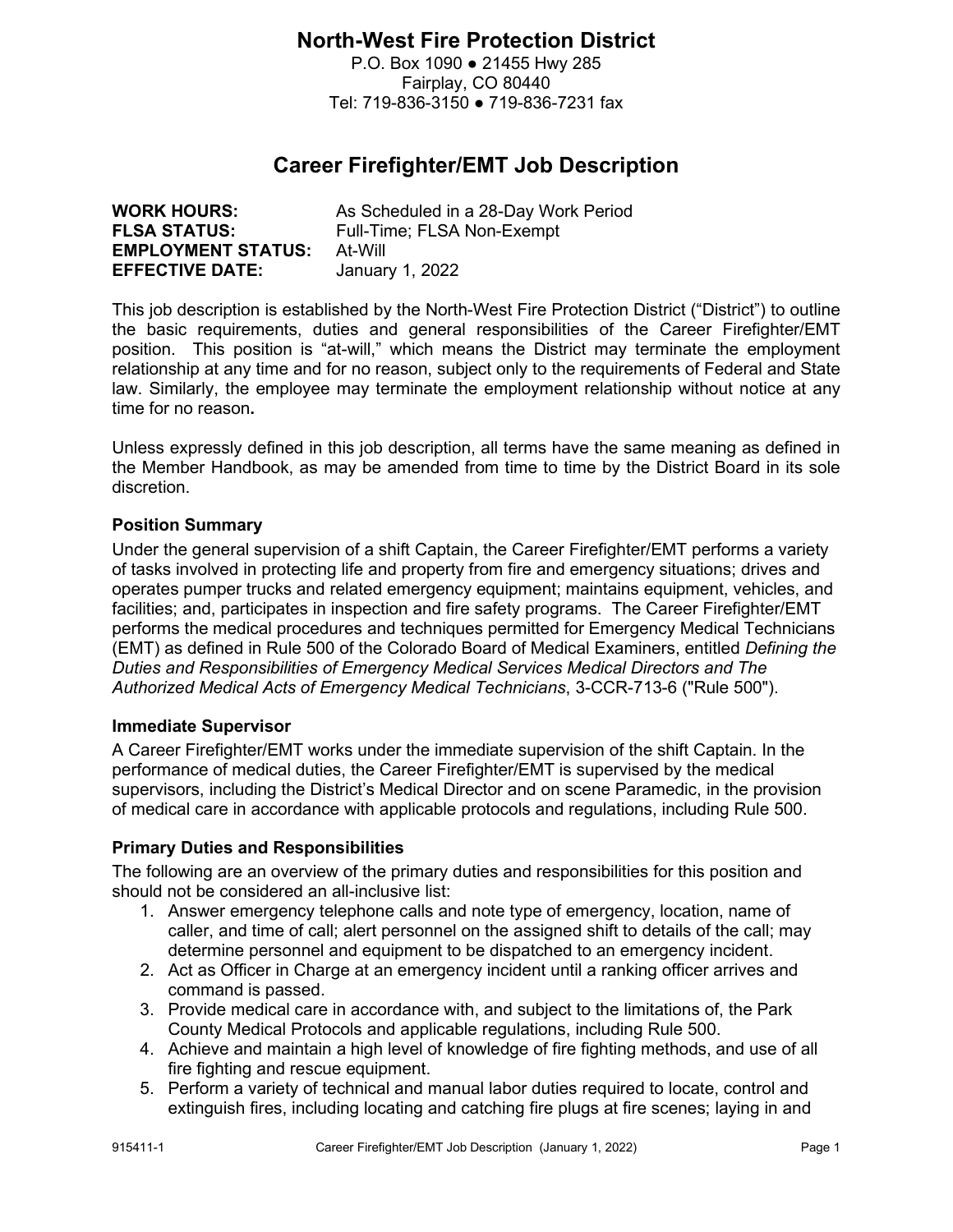threading hoses to pumper; operating pumper controls to charge lines and maintaining proper water flows and pressures; operating aerial ladder; performing forcible entry operations to gain access into structures, using a variety of tools and equipment; ventilating structures; using a variety of hand-held and powered tools (axes, pike poles, saws, *etc*.) necessary to locate, control and extinguish fires; carrying, positioning and raising ground ladders; acting as nozzle person on engine lines and/or booster lines; and, performing salvage operations to prevent damage to property not involved in fires and/or emergency situations, including the placement of covers, removing property from danger, and removing water, smoke and heat from structures, *etc*.

- 6. Within the scope of the Career Firefighter/EMT's experience, training and certification(s), provide fire and emergency services anywhere within the District's jurisdiction in response to an emergency incident, regardless whether the Career Firefighter/EMT is on duty or has been formally called to duty.
- 7. Respond to, and mitigate, wildland and wildland urban interface (WUI) fires.
- 8. Deploy nationally as a member of the District's wildland team as needed.
- 9. Maintain, clean, service, inspect and load firefighting and/or emergency equipment, tools, *etc*. on pumpers; wash, dry, and reload pumpers with clean, dry hose; refill booster tanks; refill SCBA pack tanks.
- 10. Drive and operate pumper trucks and related emergency equipment.
- 11. Maintain apparatus and vehicles, including cleaning, fueling, oil changes, radiator checks, and tire pressure checks; assist with vehicle tune-ups and pump repairs.
- 12. Respond to hazardous material incidents; perform duties within scope of certification and/or training.
- 13. Respond to extrication calls and perform tasks to extricate individuals safely from wrecked vehicles, structures, earth cave-ins, *etc*., using a variety of tools and equipment (saws, jacks, pry bars, *etc*.).
- 14. Perform search and rescue operations to locate and remove individuals from fire and emergency situations.
- 15. Maintain knowledge of fire prevention and inspection standards and practices necessary to satisfactorily perform fire safety inspections; participate in fire inspections of business establishments, public buildings, and residences; issue notices of violation of the adopted Fire Code, National Fire Code, and/or Life Safety Code; conduct follow-up inspections to ensure corrective actions have been taken; perform or assist in arson investigations.
- 16. Prepare or assist in preparing records and reports on District activities, inspections, emergency calls, etc..
- 17. Present fire safety programs to civic, fraternal, business, and school groups.
- 18. Participate in training classes and drills to maintain and increase firefighting and emergency techniques and response. Participate in one hour (minimum) per day of fitness training to maintain physical fitness for duty.
- 19. Maintain and clean the fire station, grounds, walks and drives; clean assigned fire station quarters, apparatus rooms, *etc*.
- 20. Maintain familiarity with structures in the District's jurisdiction.
- 21. Follow written and oral orders and directions of all supervisors.
- 22. Effectively work as a member of a team, including functioning as a member of a combination department working with both career and volunteer members on a regular basis.
- 23. Work in a positive manner and encourage safe and coordinated teamwork and emergency response.
- 24. Consistently promote a professional image of the District at all times.
- 25. Perform such other duties as may be assigned from time to time.